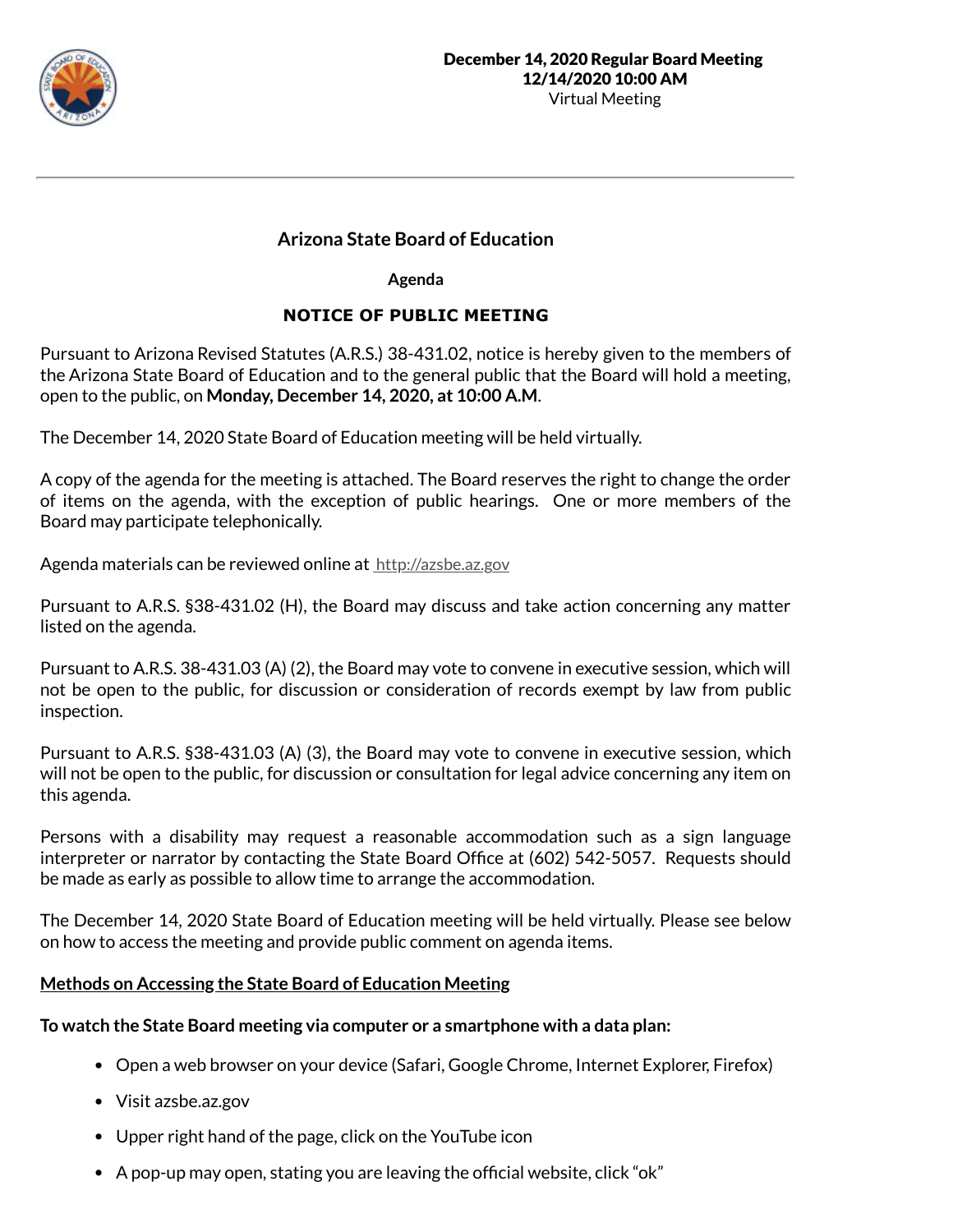When the meeting starts, you will see a "live" video. If you do not see this, and the meeting's start time has passed, you may need to hit the refresh button on your browser

Direct Link: https://www.youtube.com/channel/UCsNwAaD9tyciKskyp0R2e5A

If you do not have internet access to watch the meeting, please contact the Board's office at (602) 542-5057 and a staff member will assist you.

### **Procedure for Submitting Public Comment:**

For individuals wishing to submit public comment (Agenda Items #2, #4, #6 and #8)

#### **Written Comment:**

Written comments for the meeting will be accepted by:

- email inbox@azsbe.az.gov
- fax to  $(602)$  542-3046
- USPS to 1700 W. Washington St., Executive Tower, Suite 300, Phoenix, Arizona 85007

### **The deadline to submit a written comment will be Friday, December 11, 2020 at 12:00 PM.**

Written comments received after the deadline will not be posted and will not be provided to members.

Written comments will not be read into the record, however, staff will post all written comments received by the deadline on the Board's agenda by **Friday, December 11, 2020 at 5:00 PM.**

#### **Verbal Comment:**

Individuals must register to submit a verbal comment at the meeting. Please use the link below to register.

### **The deadline to register for a verbal comment will be Friday, December 11, 2020 at 12:00 PM.**

By registering, you are submitting a request to speak form and Board staff will call on you to speak during the appropriate public comment agenda item.

#### **Individuals who register after the noon deadline on December 11, 2020 will not be provided the opportunity to give verbal public comment at the meeting.**

Please review the Board's agenda to determine at which public comment agenda item (#2, #4, #6, #8) you will be called. The name in which you register **MUST** match the name on the account when signing into the meeting to speak. Prior to the meeting, you may need to download the Zoom application to your device and create an account to ensure name matching. Board staff will only call speakers once and then will move on to the next speaker. If you miss your turn, Board staff will attempt again at the end of the list. The order in which names are called will be in the order in which the registrations are received.

All Board policies in regard to public comment at in-person meetings are transferable to verbal public comment for virtual meetings. Verbal public comments are limited to three minutes unless adjusted by the State Board President at the start of the meeting.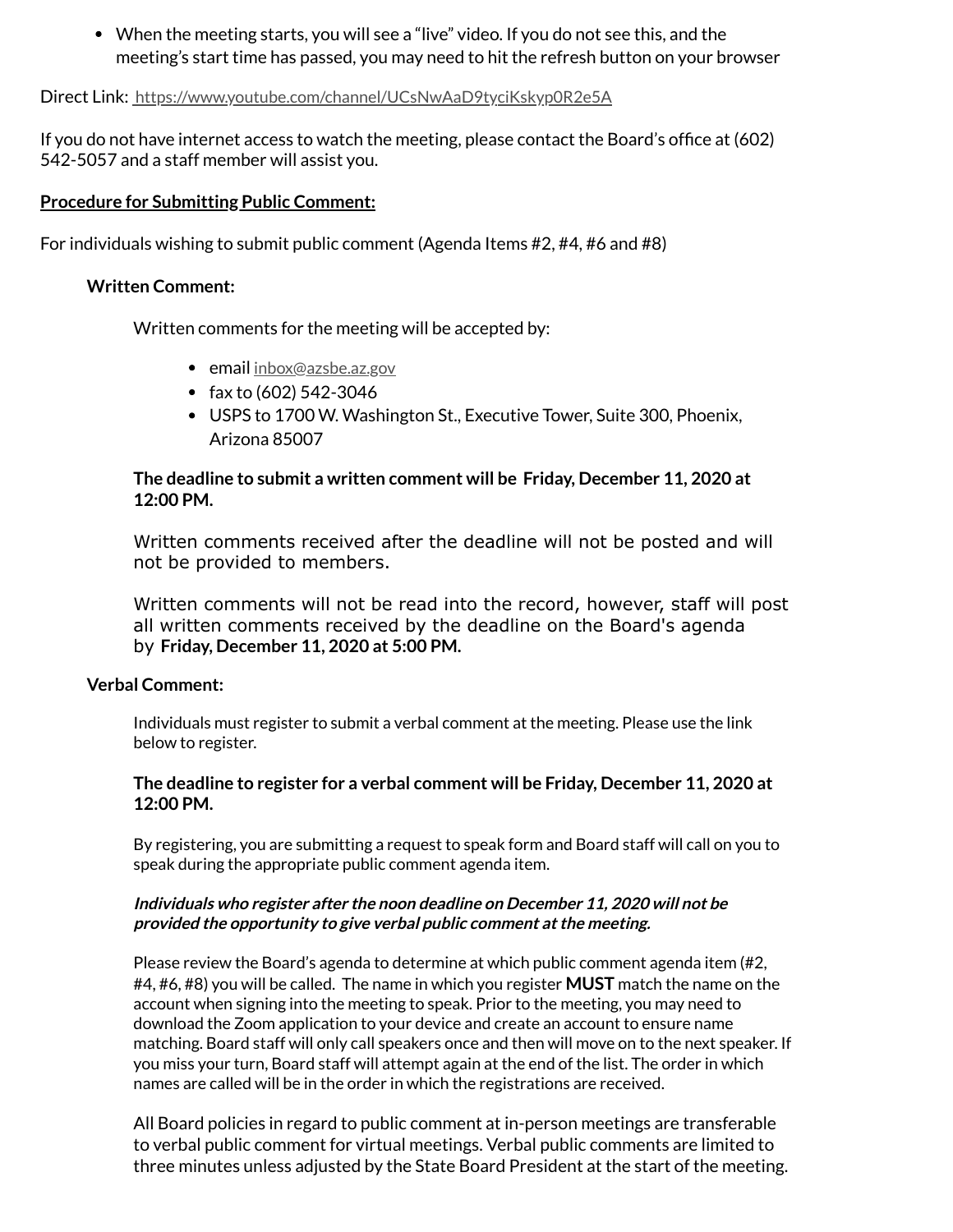Please use this link to register:

https://us02web.zoom.us/webinar/register/WN\_o6qB\_6yISQe\_HyD2PLidEw

If you need assistance with registering, please contact the Board's office at (602) 542-5057 and a staff member will assist you

If you do not have internet access to register for a virtual comment, please contact the Board's office at (602) 542-5057 and a staff member will assist you.

DATED AND POSTED this 3rd day of December, 2020.

Arizona State Board of Education

By: Alicia Williams Executive Director

(602) 542-5057

10:00 a.m. CALL TO ORDER AND ROLL CALL

### 1. BUSINESS REPORTS

- A. President's Report
	- 1. Appointment of the Nominating Committee pursuant to R7-2-101(A)(5) to prepare a slate of candidates for elected officers for presentation to the Arizona State Board of Education
	- 2 Appointment of a member to the Board's Legislative Committee to join the President and Vice President
- B. Superintendent's Report
	- 1. School Safety Task Force Final Report and Model School Safety Plan
	- 2. Equitable and Effective Schools Task Force Update
	- 3. COVID-19 and school update/reminders
	- 4. Student advisor report
- C. Executive Director's Report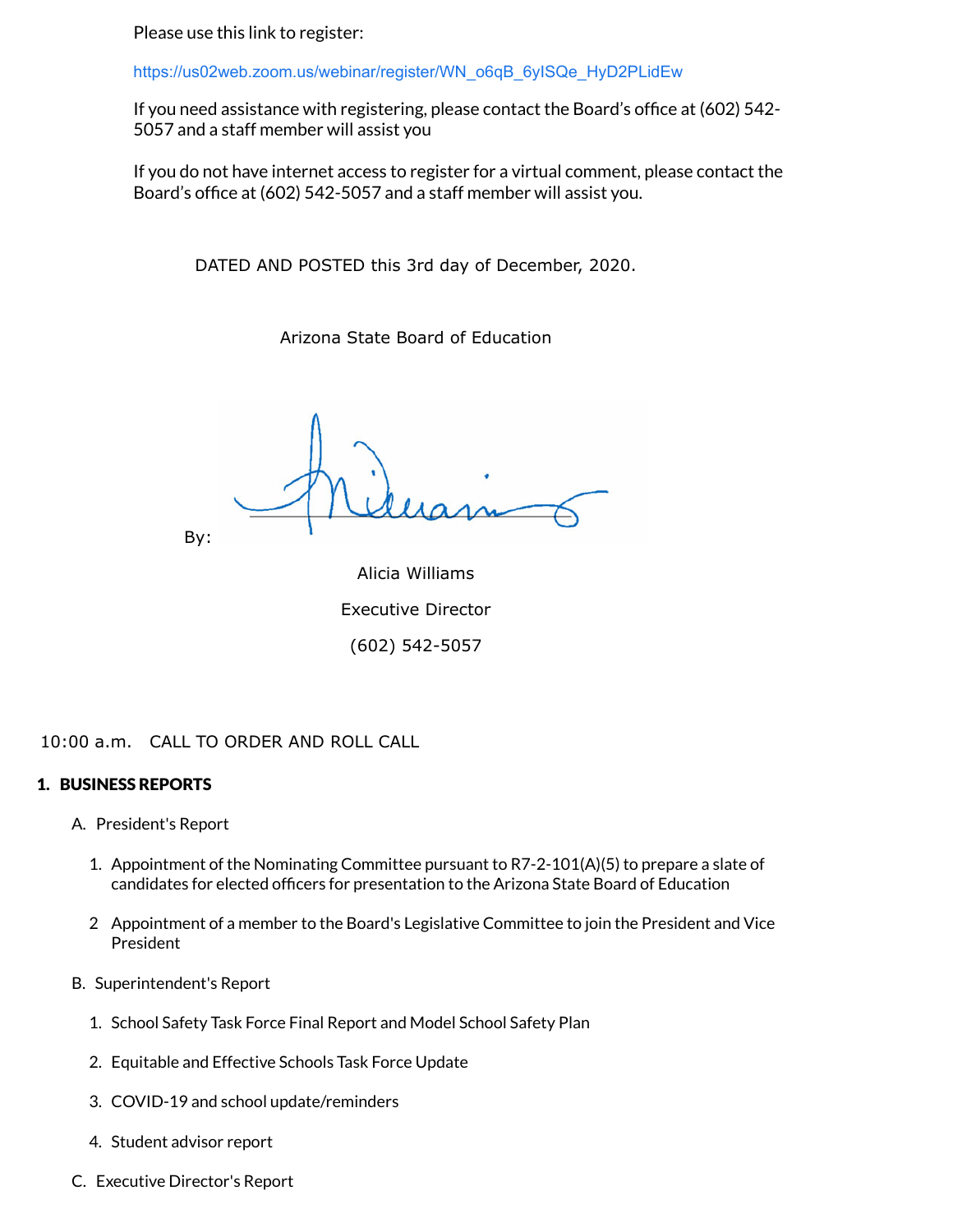1. Introduction of Katherine Ruiz: Project Director of Empowerment Scholarship Accounts

## 2. CALL TO THE PUBLIC

#### 3. CONSENT AGENDA

- A. Approval of the TEACH-NOW Graduate School of Education Early Childhood Education educator preparation program leading to educator certification
- B. Approval of the Capella University Council for Accreditation of Counseling and Related Education Programs (CACREP) accredited School Counseling educator preparation program leading to Arizona educator certification
- C. Approval of the addition of degrees to the degree matrix to meet the Subject Matter Expert certificate degree requirement and subject knowledge exam waiver
- D. Approval of the Move on When Reading (MOWR) local education agency (LEA) and charter school literacy plans for release of K-3 Reading Base
- E. Approval of the Expenditure of the Fiscal Year 2021 Team Nutrition Training Grant School Meal Recipe Development Project funds
- F. Approval of the Acceptance of Program Funds from Collaborative for Academic, Social, and Emotional Learning (CASEL) Collaborating States Initiative (CSI)
- G. Approval of Industry Credentials for College and Career Ready Index
- H. Approval of Arizona Online Instruction applications
- I. Approval of Professional Practices Advisory Committee Appointments

### 4. CALL TO THE PUBLIC

#### 5. GENERAL SESSION

- A. Presentation and discussion on A for Arizona's Innovation Fund School Spotlights
- B. Presentation and discussion on the Distance Learning Plan Implementation Review Findings
- C. Presentation, discussion and possible action on AzM2 Grade 10 Reporting Considerations
- D. Presentation, discussion, and possible action on Assessment Considerations for Spring 2021- Extending AzM2 Test Window
- E. Presentation, discussion and possible action to adopt an A-F Accountability Resolution
- F. Presentation, discussion and possible action to open rulemaking procedures on A.A.C. R7-2-602.01 Induction Program Standards for New Teachers
- G. Update on rulemaking procedures on A.A.C. R7-2-312 Honorary High School Diploma
- H. Presentation, discussion and possible action to approve the Board's 2021 Legislative Priorities

### 6. CALL TO THE PUBLIC

#### 7. CONSENT AGENDA - CERTIFICATION ENFORCEMENT ACTIONS

A. Approval of the voluntary surrender of the educator certificates held by: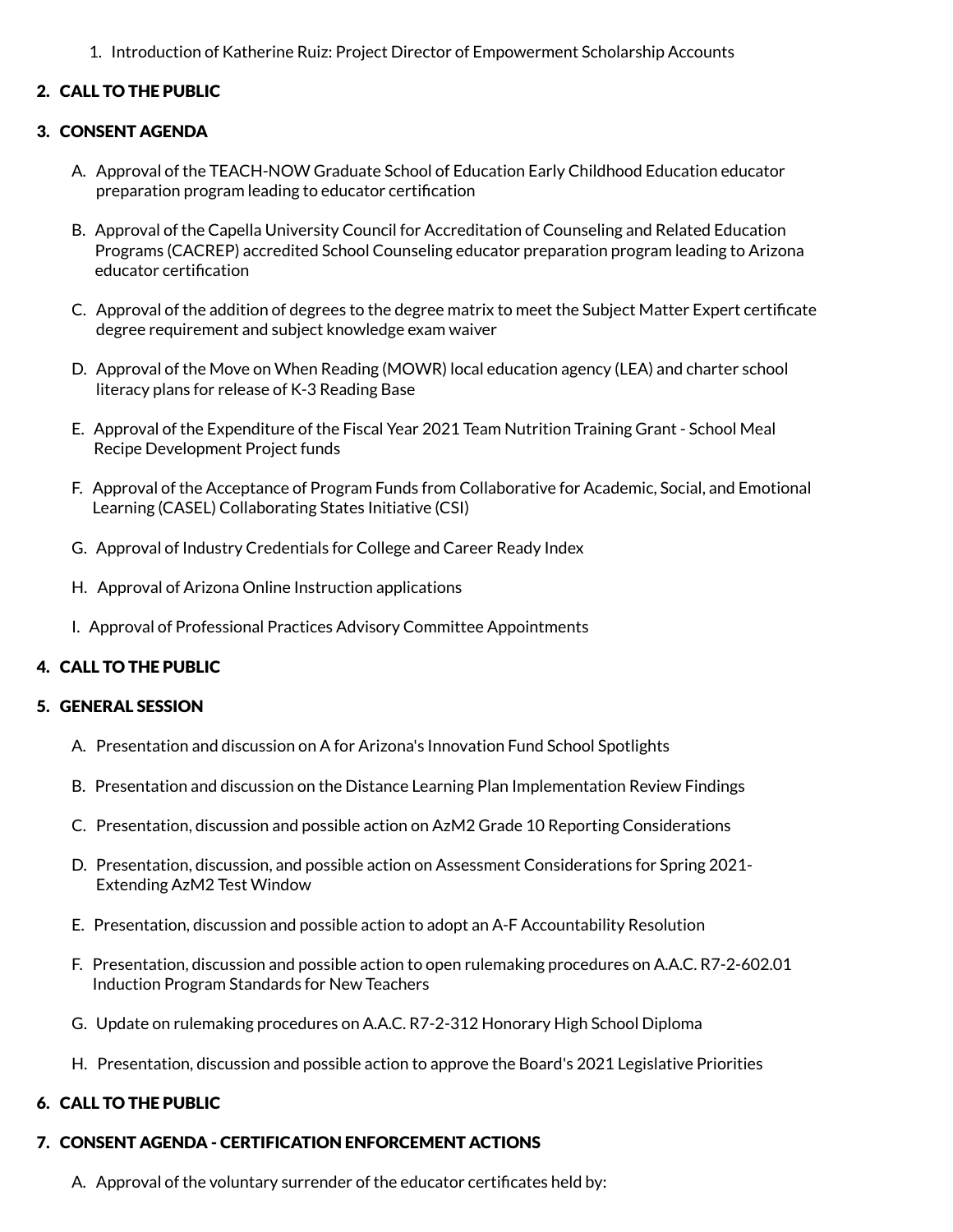- 1. Robert Busken, Case no. C-2020-001207
	- a. Robert Busken, Case no. C-2020-001207 Supporting Documents
- 2. Carlos Casteneda-Lechuga, Case no. C-2019-780
	- a. Carlos Casteneda-Lechuga, Case no. C-2019-780 Supporting Docments
- 3. Jeffrey Farmer, Case no. C-2019-000758
	- a. Jeffrey Farmer, Case no. C-2019-000758 Supporting Documents
- 4. Bette Gallant, Case no. C-2018-273
	- a. Bette Gallant, Case no. C-2018-273 Supporting Docments
- 5. William Mattison, Case no. C-2020-000084
	- a. William Mattison, Case no. C-2020-000084 Supporting Documents
- 6. Tuyen Thuan, Case no. C-2020-001990
	- a. Tuyen Thuan, Case no. C-2020-001990 Supporting Documents

## 8. CALL TO THE PUBLIC

## 9. GENERAL SESSION - CERTIFICATION ENFORCEMENT ACTIONS

- A. Presentation, discussion and possible action to approve the Negotiated Settlement Agreements for:
	- 1. Megan Deloff, Case no. C-2020-000725
		- a. Megan Deloff, Case no. C-2020-000725 Supporting Documents
	- 2. Amanda Finton, Case no. C-2020-000094R
		- a. Amanda Finton, Case no. C-2020-000094R Supporting Docments
	- 3. Anthony L. Reed, Case no. C-2019-000140 & C-2019-000141
		- a. Anthony L. Reed, Case no. C-2019-000140 & C-2019-000141 Supporting Documents
- B. Presentation, discussion and possible action on the findings of fact, conclusions of law and recommendation of the Professional Practices Advisory Committee to grant the application for certification of Hans H. Dittmar, Case no. C-2019-383 and C-2020-576, and dismiss all disciplinary action.
	- 1. Hans H. Dittmar, Case no. C-2019-383 an dC-2020-576 Supporting Documents
- C. Presentation, discussion and possible action on the findings of fact, conclusions of law and recommendation of the Professional Practices Advisory Committee to suspend the teaching certificates of Cheryl Falvo, Case no. C-2019-333, for a period of two years.
	- 1. Cheryl Falvo, Case no. C-2019-333 Supporting Documents
- D. Presentation, discussion and possible action on the findings of fact, conclusions of law and recommendation of the Professional Practices Advisory Committee to suspend the teaching certificates of Darlene Gonzales-Galindo, Case no. C-2019-576, for a period of eighteen months.